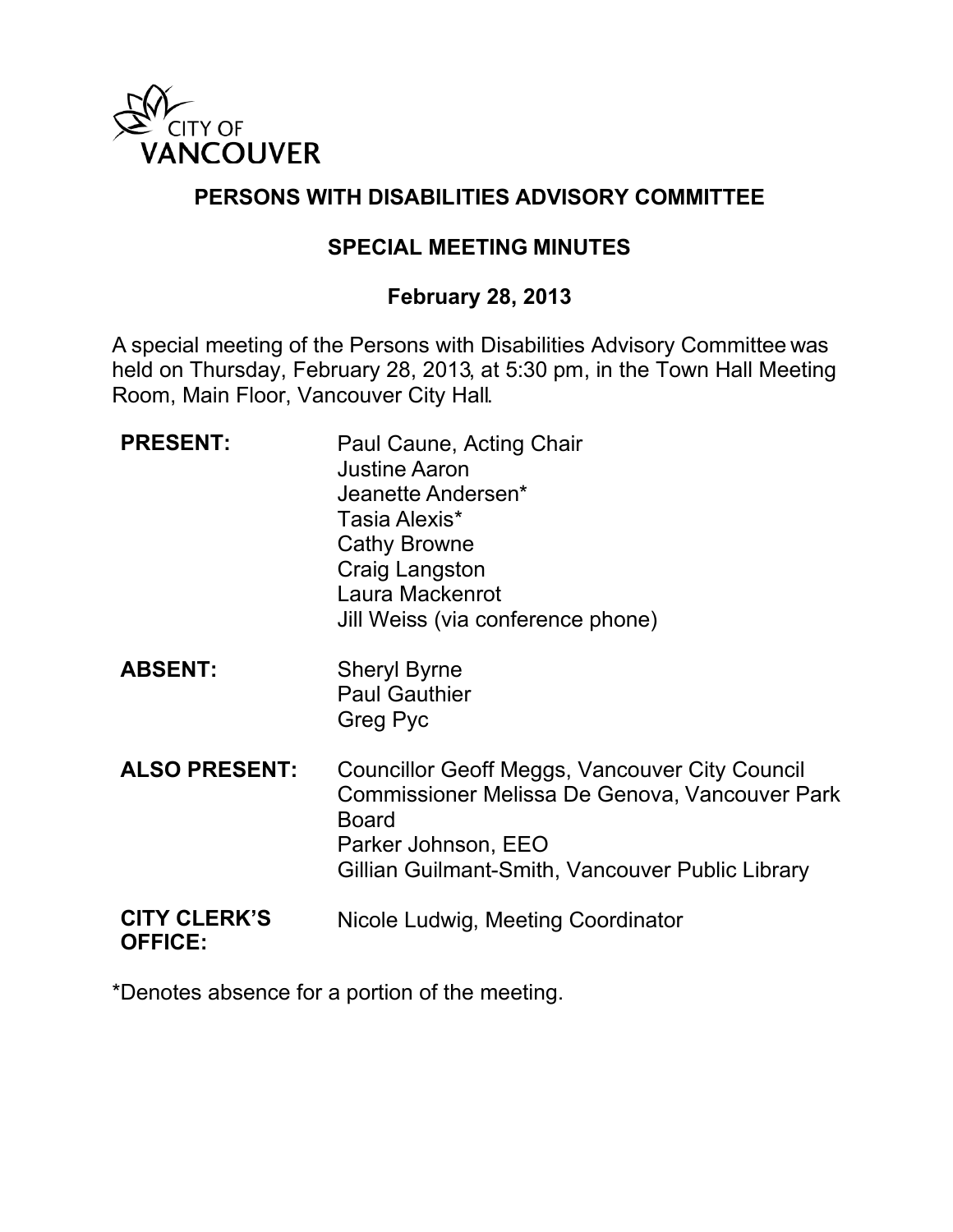## **Leave of Absence Requests**

MOVED by Jill Weiss SECONDED by Craig Langston

> THAT, until December 7, 2014, the Persons with Disabilities consider leave of absence requests only under the following conditions:

- when the request is for an extended leave or multiple meetings, or
- when the person requesting the leave has missed three regular meetings in a row without leave.

CARRIED UNANIMOUSLY (Tasia Alexis and Jeanette Andersen absent for the vote)

## **Approval of Minutes**

MOVED by Jill Weiss SECONDED by Laura Mackenrot

THAT the minutes of the meeting of November 22, 2012, be approved.

CARRIED UNANIMOUSLY (Jeanette Anderson absent for the vote)

# **1. Redevelopment of the Pearson Dogwood Site**

The Acting Chair provided an overview of issues surrounding the Pearson Dogwood site and plans for its redevelopment. In discussion, the Committee noted concerns with how the development responds to evidence from research regarding institutional vs. community living.

#### **2. Pearson Dogwood Site – Staff Presentation**

Ben Johnson and Yardley McNeill, both from the Major Projects Group, provided an overview on the proposed redevelopment of the Pearson Dogwood site and the public consultation process to date. They explained there are multiple rezoning applications for the site and requested the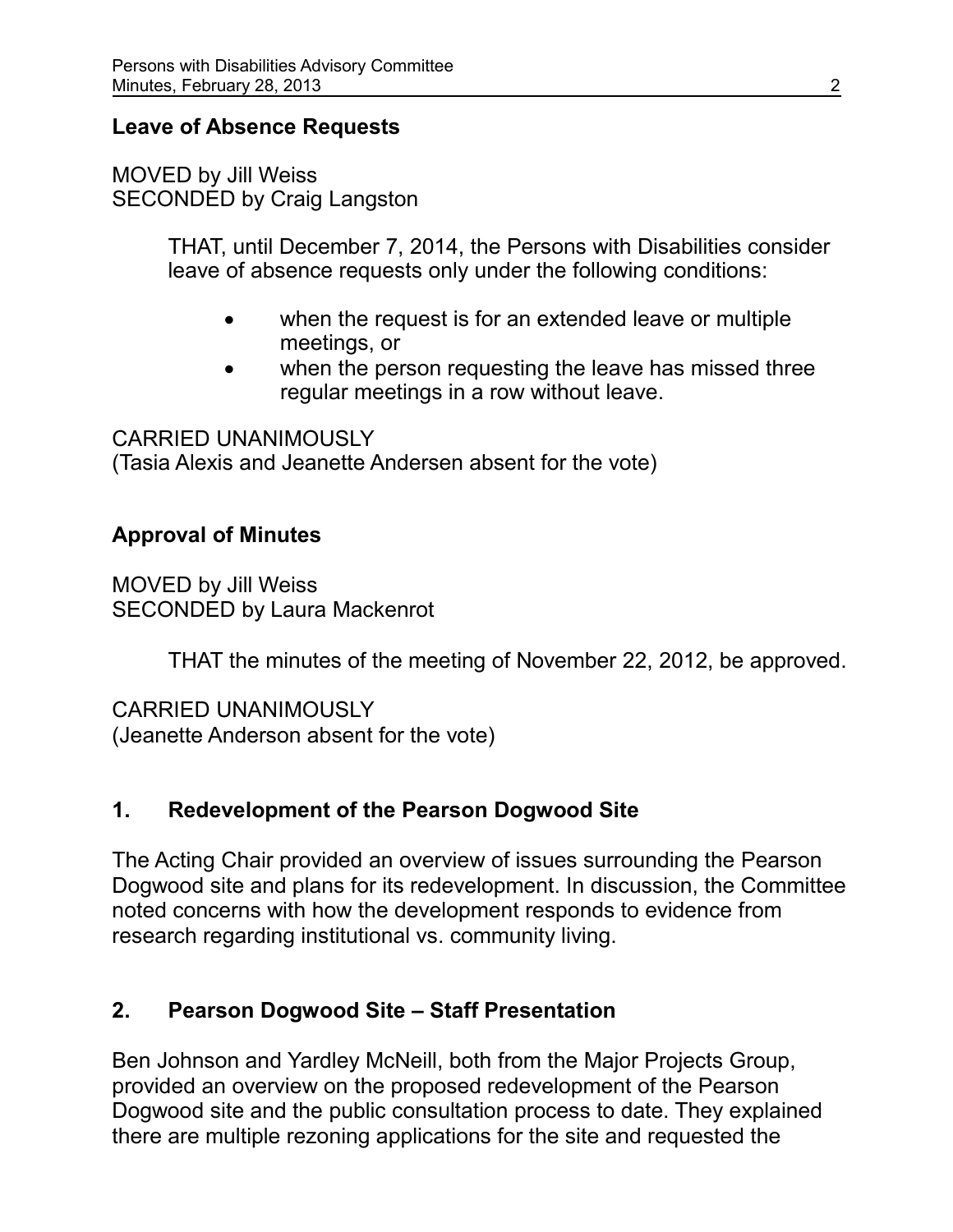Committee's assistance in defining the concept of "institution" as it pertains to the development and identifying specific public benefits.

In discussion, the Committee suggested staff liaise with the Vancouver Resource Society, noted the need to make the development part of the community rather than insulating it, and to think about different forms of assistance. Mr. Johnson and Ms. McNeill noted Vancouver Coastal Health has not explicitly defined "a range of housing options" in their application and offered to return to the Committee as the application progresses.

\* \* \* \* \*

*The Committee recessed at 7:00 pm and reconvened at 7:10 pm with the same members present.*

*\* \* \* \* \**

Following staff's presentation, the Committee discussed the need to meet again with staff in the next few months, and to get Vancouver Coastal Health Authority to define what "a range of housing options" means in their application.

The Committee agreed to provide research to staff regarding the definition of "institution", the need for supports and the maintenance of human rights and dignity for people with disabilities in assisted living environments.

# **3. Housing By-law Amendments - Update**

Jill Weiss provided an update on the amendments to the Housing By-law, noting they have reached an agreement with staff on what would be included and that the draft amendments will be going up shortly for public consultation. She also noted that the "internal" package is good, however the external requirements are lacking, especially in regards to requiring an accessible path to all new dwellings. She explained that Brian Jackson, General Manager of Planning and Development Services, has committed to having a process to consider having an accessible path to all new dwellings and are awaiting a timeline.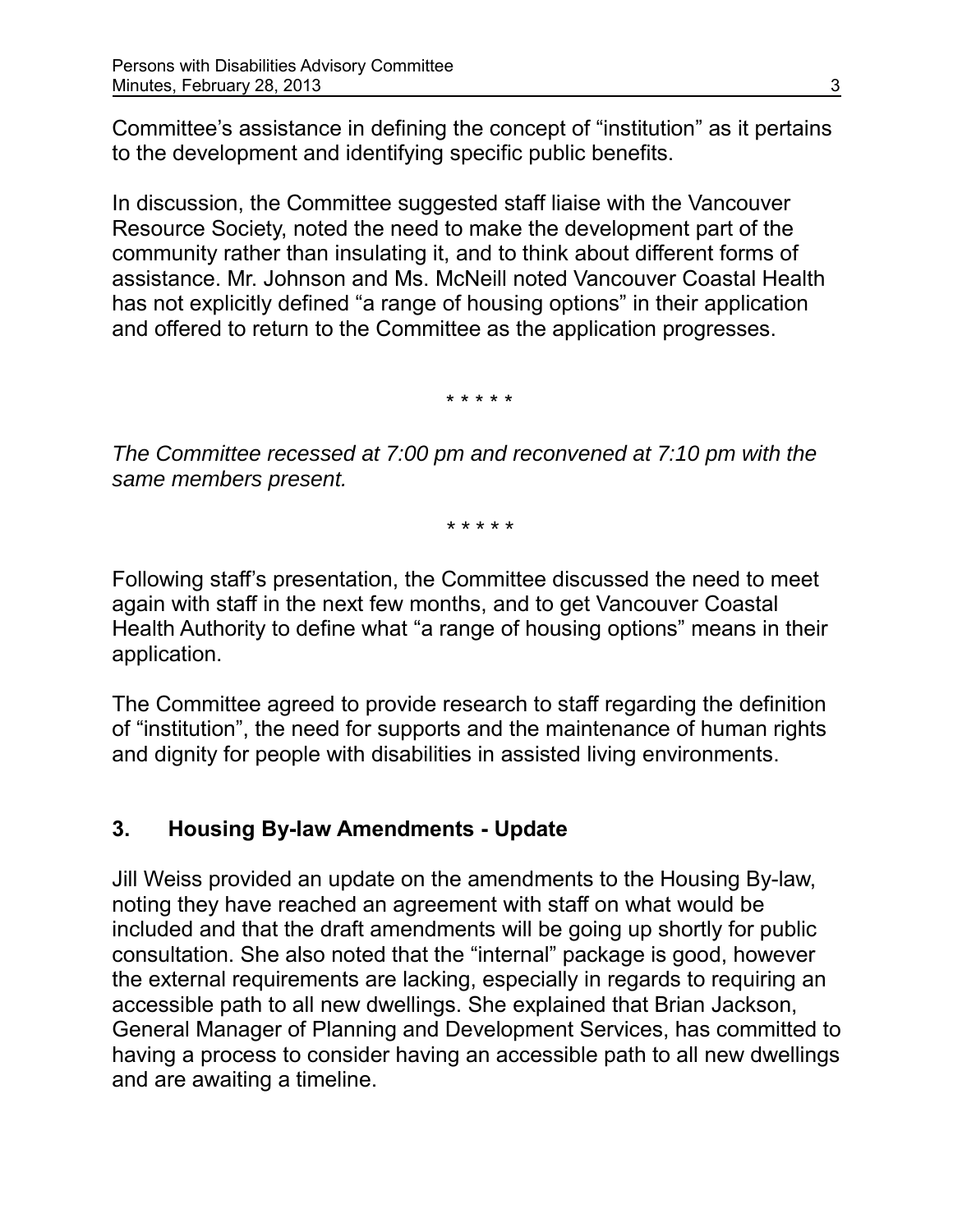\* \* \* \* \*

*At 7:50 pm, Paul Caune left the Chair, and Craig Langston assumed the Chair.*

\* \* \* \* \*

#### **4. Meeting Time – Discussion**

MOVED by Jill Weiss SECONDED by Cathy Browne

> THAT the following regular meeting dates be approved for the remainder of 2013:

| March 28      | September 26 |
|---------------|--------------|
| <b>May 23</b> | November 28  |
| July 25       |              |

All meetings are to commence at 5:30 pm unless the Chair or Committee requests to start at 5:00 pm.

CARRIED UNANIMOUSLY (Paul Caune absent for the vote)

#### **ADJOURNMENT**

MOVED by Tasia Alexis SECONDED by Laura Mackenrot

THAT the meeting be adjourned.

CARRIED UNANIMOUSLY (Paul Caune absent for the vote)